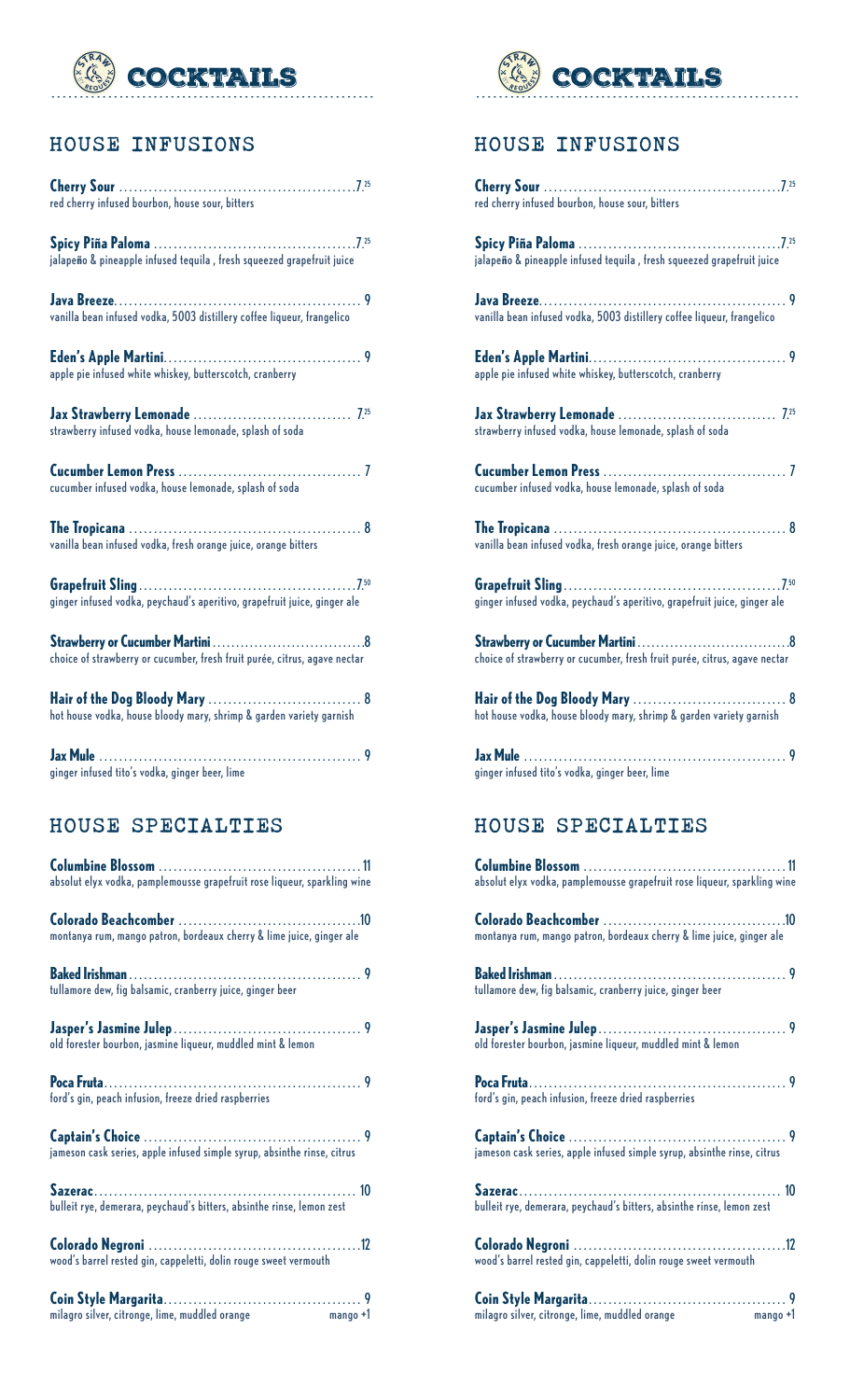# WINES BY THE GLASS

#### WHITES

| 16 Mohua Sauvignon Blanc MARLBOROUGH, NZ  11/40                 |  |
|-----------------------------------------------------------------|--|
|                                                                 |  |
| 16 La Petite Perriere Sauvignon Blanc LOIRE VALLEY, FR  11 / 42 |  |
| 16 Aperture Chenin Blanc NORTH COAST, CA 12 / 46                |  |
| 15 Chateau De Chaintré Chardonnay BURGUNDY, FR.  14 / 54        |  |
| 15 Sonoma Cutrer Chardonnay SONOMA, CA 16 / 60                  |  |

### REDS

| 13 Amalaya 'Gran Corte' Malbec SALTA, AR 12 / 44                     |
|----------------------------------------------------------------------|
| 14 La Montesa Grenache, Tempranillo RIOJA, SP 12 / 44                |
| 14 Benziger Cabernet Sauvignon SONOMA, CA 13 / 48                    |
| 10 Le Poggette Rosso Reserva Sangiovese UMBRIA IT13 / 50             |
| 14 Jax Fish House-Sineann Pinot Noir WILLAMETTE VALLEY, OR.  14 / 52 |
| 15 Duckhorn 'Decoy' Red Blend SONOMA COUNTY, CA  16 / 60             |
| 16 Sucette Grenache VINE VALE, BAROSSA VALLEY, AT 22 / 85            |

# SPARKLING/ROSÉ

| 16 Château Petit Thouars Rosé Cabernet Franc LOIRE, FR.  10 / 38   |  |
|--------------------------------------------------------------------|--|
| 16 True Story Rosé of Pinot Noir WILLAMETTE VALLEY OR  12 / 46     |  |
|                                                                    |  |
| NV Villa Sandi 'Il Fresco' Brut Rosé (Sparkling), VENETO, IT 12/46 |  |

# BEER & CIDER

### TAP

| 'Disfrute'Horse & Dragon Pineapple Ginger Lager 4.5%7 |  |
|-------------------------------------------------------|--|
|                                                       |  |
|                                                       |  |
|                                                       |  |
| 'Stealth Haze' Verboten Brewing Unfiltered IPA 7.0% 7 |  |
|                                                       |  |
|                                                       |  |

### BOTTLES & CANS

| 'Old Aggie' New Belgium Superior Lager 4.7% [can] 5              |
|------------------------------------------------------------------|
|                                                                  |
| 'Ol' Zippy' The Post Brewing Premium American Ale 5.0% [can]. 5  |
| 'Easy Street' Odell Brewing Wheat 4.6% [can]  7                  |
|                                                                  |
| 'Fat Tire' New Belgium Amber Ale 5.2% [can]  7                   |
| 'Liliko'i Kepolo' Avery Belgian Passionfruit White 5.4% [can]  7 |

### WINES BY THE GLASS

### WHITES

| 16 Mohua Sauvignon Blanc MARLBOROUGH, NZ  11/40                 |  |
|-----------------------------------------------------------------|--|
|                                                                 |  |
| 16 La Petite Perriere Sauvignon Blanc LOIRE VALLEY, FR  11 / 42 |  |
| 16 Aperture Chenin Blanc NORTH COAST, CA  12 / 46               |  |
| 15 Chateau De Chaintré Chardonnay BURGUNDY, FR.  14 / 54        |  |
| 15 Sonoma Cutrer Chardonnay SONOMA, CA  16 / 60                 |  |

### REDS

| 13 Amalaya 'Gran Corte' Malbec SALTA, AR  12 / 44                    |  |
|----------------------------------------------------------------------|--|
| 14 La Montesa Grenache, Tempranillo RIOJA, SP  12 / 44               |  |
| 14 Benziger Cabernet Sauvignon SONOMA, CA 13 / 48                    |  |
| 10 Le Poggette Rosso Reserva Sangiovese UMBRIA IT13/50               |  |
| 14 Jax Fish House-Sineann Pinot Noir WILLAMETTE VALLEY, OR.  14 / 52 |  |
| 15 Duckhorn 'Decoy' Red Blend SONOMA COUNTY, CA  16 / 60             |  |
| 16 Sucette Grenache VINE VALE, BAROSSA VALLEY, AT  22 / 85           |  |

# SPARKLING/ROSÉ

| 16 Château Petit Thouars Rosé Cabernet Franc LOIRE, FR 10 / 38              |  |
|-----------------------------------------------------------------------------|--|
| 16 True Story Rosé of Pinot Noir willamette valley or 12 / 46               |  |
|                                                                             |  |
| NV <b>Villa Sandi 'Il Fresco'</b> Brut Rosé (Sparkling), VENETO, IT 12 / 46 |  |

# BEER & CIDER

#### TAP

| 'Disfrute'Horse & Dragon Pineapple Ginger Lager 4.5%7 |  |
|-------------------------------------------------------|--|
|                                                       |  |
|                                                       |  |
|                                                       |  |
| 'Stealth Haze' Verboten Brewing Unfiltered IPA 7.0% 7 |  |
|                                                       |  |
| 'Emersum Stout' The Post Brewing Dry Stout 6.4%       |  |

### BOTTLES & CANS

| 'Old Aggie' New Belgium Superior Lager 4.7% [can] 5              |  |
|------------------------------------------------------------------|--|
|                                                                  |  |
| 'Ol' Zippy' The Post Brewing Premium American Ale 5.0% [can] . 5 |  |
|                                                                  |  |
|                                                                  |  |
| 'Fat Tire' New Belgium Amber Ale 5.2% [can]  7                   |  |
| 'Liliko'i Kepolo' Avery Belgian Passionfruit White 5.4% [can]  7 |  |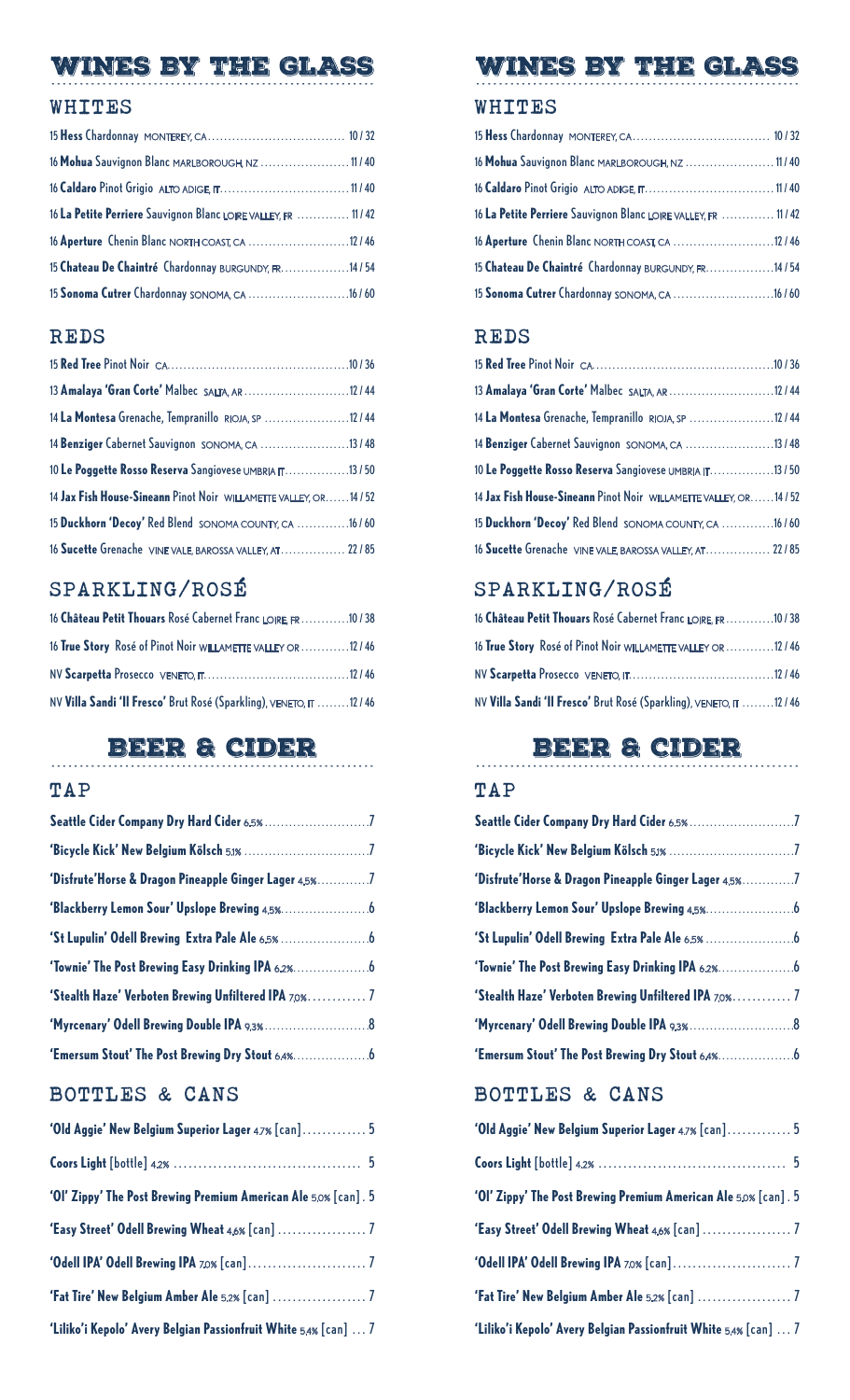# WHITES

#### CRISP & CLEANSING

| 15 Hugel 'Gentil' Riesling, Pinot Gris, Muscat, Pinot Blanc ALSACE, FR. 40 |  |
|----------------------------------------------------------------------------|--|
| 15 Dom. Le Capitaine 'Cuvée Adrien' Chenin Blanc VOUVRAY, FR.  42          |  |
| 16 Oyster Bay Sauvignon Blanc MARLBOROUGH, NEW ZEALAND 44                  |  |
| 10 Belle Pente Riesling WILLAMETTE VALLEY, OR45                            |  |
|                                                                            |  |
| 15 Clos des Briords Muscadet Sèvre et Maine LOIRE VALLEY, FR  45           |  |
| 15 André Brunel La Bécassonne Roussanne COTES DU RHONE, FR.  49            |  |
| 15 Barou 'Rendez Vous' Marsanne RHONE, FR 50                               |  |
| 15 Murgo Etna Bianco Carricante, Catarratto SICILY, IT  51                 |  |
| 16 Craggy Range Sauvignon Blanc MARTINBOROUGH, NZ52                        |  |
| 17 Domaine Douloufakis 'Dafnios' Vidiano CRETE, GR. 53                     |  |
|                                                                            |  |
| 16 Dom. de Carrou by D. Roger Sauvignon Blanc SANCERRE, FR.  59            |  |
| 15 St. Supéry 'Dollarhide' Sauvignon Blanc NAPA VALLEY, CA 65              |  |
| 14 Lieu Dit Melon de Bourgogne SANTA MARIA VALLEY, CA 69                   |  |
| 14 Les Tourelles de la Crée 1ER Cru Chardonnay BURGUNDY, FR 75             |  |
| 16 Duckhorn Sauvignon Blanc NAPA VALLEY, CA.  80                           |  |
| 15 Paul Nicolle 'Les Fourneaux' 1ER Cru Chardonnay BURGUNDY, FR.  89       |  |
|                                                                            |  |
| 13 Château Yvonne Chenin Blanc SAUMUR, FR.  110                            |  |
| 16 Scholium 'Prince in His Caves' Sauv. Blanc SONOMA, CA 115               |  |
| 15 Jean-Marc Vincent 1ER Cru Chardonnay SANTENAY, FR.  175                 |  |
|                                                                            |  |

### RIPE & REFRESHING

| 16 Jezebel Riesling, Pinot Gris, Viognier, Gewurztraminer OREGON38 |
|--------------------------------------------------------------------|
|                                                                    |
|                                                                    |
| 15 Castro Martin 'A 2 O' Albarino RIAS BAIXAS, ESP50               |
|                                                                    |
| 14 Forge Cellars Riesling FINGER LAKES, NY 52                      |
| 15 Sineann Pinot Gris COLOMBIA GORGE, WA 54                        |
| 16 Stag's Leap 'Hands of Time' Chardonnay NAPA VALLEY, CA. 56      |
|                                                                    |
|                                                                    |
|                                                                    |
|                                                                    |
| 15 Scarpetta Friulano FRIULI-VENEZIA GIULIA, IT79                  |
|                                                                    |
| 12 Keplinger Viognier, Roussanne SIERRA FOOTHILLS, CA  119         |
| 15 Château Montelena Chardonnay NAPA VALLEY, CA 135                |
| 15 Château de Meursault Chardonnay BURGUNDY, FR  152               |
| 13 Scholium 'Sylphs' Chardonnay LODI, CA 179                       |
| 15 Gaja 'Rossj - Bass' Chardonnay PIEDMONT, IT.  250               |

# ROSÉ & SPARKLING

| 16 M. Chapoutier Rosé Grenache, Cinsault, Syrah C.D.R, FR.  40 |  |
|----------------------------------------------------------------|--|
| 15 Malene Rosé Grenache, Mourvèdre, Vermentino CA. 60          |  |
| 06 Movia 'Puro' Sparkling Rosé Pinot Noir BRDA, SLOVENIA125    |  |
|                                                                |  |
| NV Santa Margherita 'Valdobbiadene' Prosecco VENETO, IT 55     |  |
| NV Nicolas Feuillatte Chardonnay CHAMPAGNE, FR                 |  |
| NV Louis Roederer 'Brut Premier' Chardonnay CHAMPAGNE, FR105   |  |
| 14 Cornwall Brut Pinot Noir CAMEL VALLEY, ENG150               |  |
|                                                                |  |

# WHITES

#### CRISP & CLEANSING

| 15 Hugel 'Gentil' Riesling, Pinot Gris, Muscat, Pinot Blanc ALSACE, FR. 40 |
|----------------------------------------------------------------------------|
| 15 Dom. Le Capitaine 'Cuvée Adrien' Chenin Blanc VOUVRAY, FR 42            |
| 16 Oyster Bay Sauvignon Blanc MARLBOROUGH, NEW ZEALAND 44                  |
| 10 Belle Pente Riesling WILLAMETTE VALLEY, OR45                            |
|                                                                            |
| 15 Clos des Briords Muscadet Sèvre et Maine LOIRE VALLEY, FR  45           |
| 15 André Brunel La Bécassonne Roussanne COTES DU RHONE, FR.  49            |
| 15 Barou 'Rendez Vous' Marsanne RHONE, FR 50                               |
| 15 Murgo Etna Bianco Carricante, Catarratto SICILY, IT  51                 |
| 16 Craggy Range Sauvignon Blanc MARTINBOROUGH, NZ52                        |
| 17 Domaine Douloufakis 'Dafnios' Vidiano CRETE, GR. 53                     |
|                                                                            |
| 16 Dom. de Carrou by D. Roger Sauvignon Blanc SANCERRE, FR.  59            |
| 15 St. Supéry 'Dollarhide' Sauvignon Blanc NAPA VALLEY, CA 65              |
| 14 Lieu Dit Melon de Bourgogne SANTA MARIA VALLEY, CA 69                   |
| 14 Les Tourelles de la Crée 1ER Cru Chardonnay BURGUNDY, FR 75             |
| 16 Duckhorn Sauvignon Blanc NAPA VALLEY, CA.  80                           |
| 15 Paul Nicolle 'Les Fourneaux' 1ER Cru Chardonnay BURGUNDY, FR.  . 89     |
|                                                                            |
| 13 Château Yvonne Chenin Blanc SAUMUR, FR.  110                            |
| 16 Scholium 'Prince in His Caves' Sauv. Blanc SONOMA, CA 115               |
| 15 Jean-Marc Vincent 1ER Cru Chardonnay SANTENAY, FR.  175                 |

### RIPE & REFRESHING

| 16 Jezebel Riesling, Pinot Gris, Viognier, Gewurztraminer OREGON38 |
|--------------------------------------------------------------------|
|                                                                    |
|                                                                    |
| 15 Castro Martin 'A 2 O' Albarino RIAS BAIXAS, ESP50               |
|                                                                    |
| 14 Forge Cellars Riesling FINGER LAKES, NY 52                      |
| 15 Sineann Pinot Gris COLOMBIA GORGE, WA 54                        |
| 16 Stag's Leap 'Hands of Time' Chardonnay NAPA VALLEY, CA. 56      |
|                                                                    |
|                                                                    |
|                                                                    |
|                                                                    |
| 15 Scarpetta Friulano FRIULI-VENEZIA GIULIA, IT79                  |
|                                                                    |
| 12 Keplinger Viognier, Roussanne SIERRA FOOTHILLS, CA  119         |
| 15 Château Montelena Chardonnay NAPA VALLEY, CA 135                |
| 15 Château de Meursault Chardonnay BURGUNDY, FR  152               |
| 13 Scholium 'Sylphs' Chardonnay LODI, CA179                        |
| 15 Gaja 'Rossj - Bass' Chardonnay PIEDMONT, IT.  250               |

#### ROSÉ & SPARKLING ---------------------------------------------------------

| 16 M. Chapoutier Rosé Grenache, Cinsault, Syrah C.D.R, FR. 40 |  |
|---------------------------------------------------------------|--|
|                                                               |  |
| 06 Movia 'Puro' Sparkling Rosé Pinot Noir BRDA, SLOVENIA125   |  |
|                                                               |  |
| NV Santa Margherita 'Valdobbiadene' Prosecco VENETO, IT55     |  |
| NV Nicolas Feuillatte Chardonnay CHAMPAGNE, FR 75             |  |
| NV Louis Roederer 'Brut Premier' Chardonnay CHAMPAGNE, FR105  |  |
| 14 Cornwall Brut Pinot Noir CAMEL VALLEY, ENG150              |  |